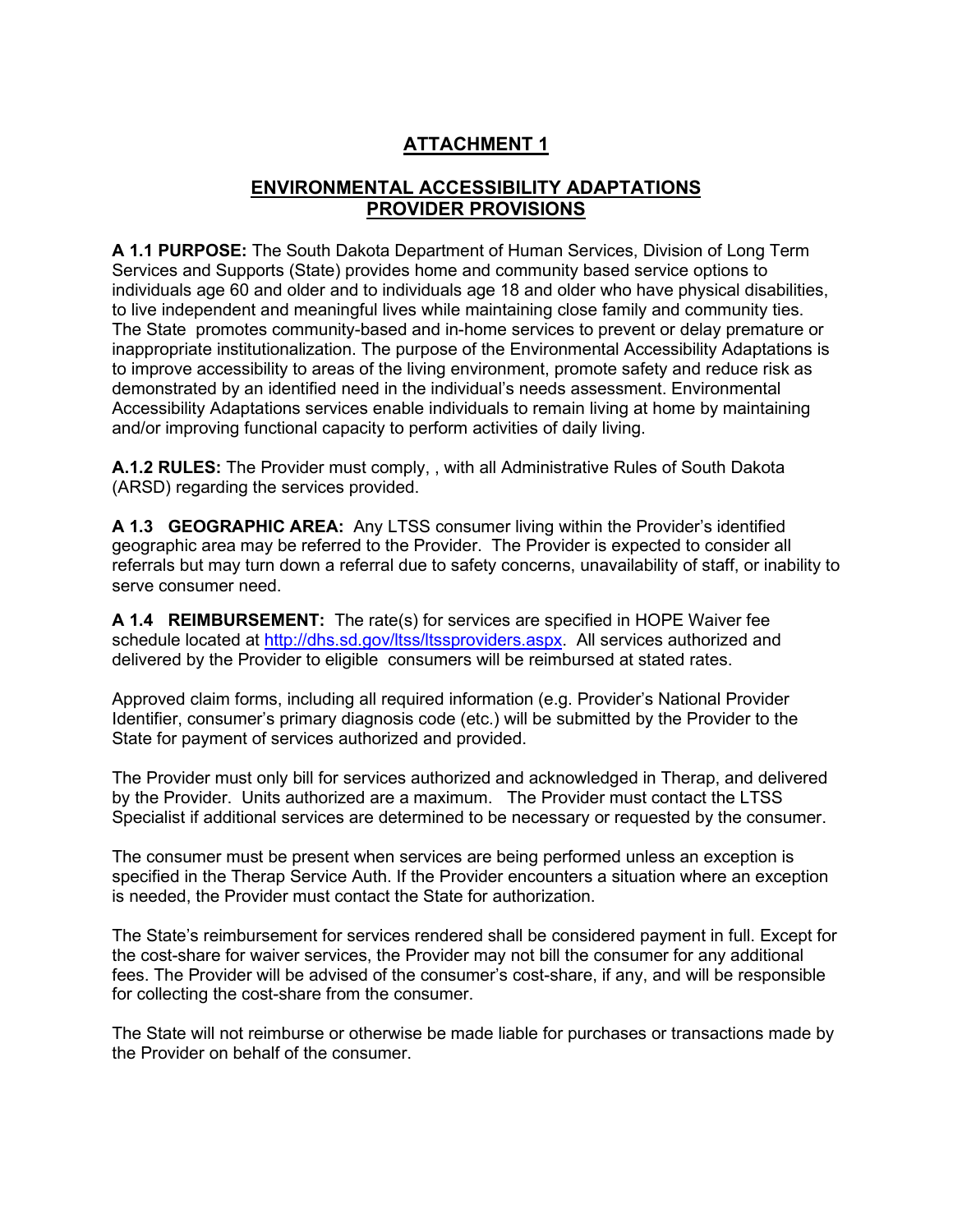Environmental Accessibility Adaptations (EAA) and modifications must be done in compliance with community building code requirements by contractors properly licensed and experienced in performing the remodeling work. The Provider must assure the contractor's work is completed before payment is made to the contractor.

**A 1.5 VERIFICATION AND DOCUMENTATION:** The Provider is required to maintain documentation and verification demonstrating compliance with all provisions in this attachment. The documentation must be readily available upon State request.

### **PROGRAM DEFINITIONS**

**B 2.1 "Care Plan/Service Plan"** is a written plan developed with each consumer and whomever he/she wishes to participate. The Care Plan/Service Plan summarizes the consumer's identified needs and the strategy for addressing unmet needs.

**B 2.2 "Eligible Consumer",** is an individual who is determined eligible for the Environmental Accessibility Adaptations service by the State.

The State will provide on-going case management for each consumer. Case management will include reassessing the consumer's needs and eligibility at least annually, facilitating the development of the Care Plan/Service Plan, determining changes to the Care Plan/Service Plan, authorizing additional services by the Provider, and resolving any consumer concerns and other consumer-related issues.

**B 2.3 "Environmental Accessibility Adaptations" or "(EAA)"** are those physical adaptations to the private residence of the consumer, or the consumer's family, required by the consumer's Care Plan, that are necessary to ensure the health, welfare, and safety of the consumer or that enable the consumer to function with greater independence in the home. Such adaptations include the installation of ramps and grab bars, widening of doorways, modification of bathroom facilities, or the installation of specialized electric or plumbing systems that are necessary to accommodate the medical equipment and supplies that are necessary for the welfare of the consumer.

Excluded are those adaptations or improvements to the home that are of general utility and are not of direct medical or remedial benefit to the consumer. Adaptations or improvements that add to the total square footage of the home are excluded from this benefit except when necessary to complete an adaptation (i.e. in order to improve entrance/egress to a residence or to widen a bathroom to accommodate a wheelchair). This service does not include general repair or maintenance to the residence, which are standard housing obligations of the owner or tenant.

**B 2.4** "**Therap**" is the online case management documenting and billing software

**B 2.5 Therap Service Auth"** is the electronic document in Therap which details the services authorized for the consumer. The "Therap Service Auth" must be acknowledged by the Provider within 7 business days of receipt. Failure to acknowledge the " Therap Service Auth" within the designated time frame may negatively affect reimbursement for services provided. Any permanent change to the "Therap Service Auth" must be reviewed and authorized by the State.

If a Provider is concerned that there is an error on the 'Therap Services Auth', the Provider should not acknowledge the 'Therap Service Auth'. The Provider should contact the LTSS Specialist assigned as the consumer's case manager to resolve any potential discrepancies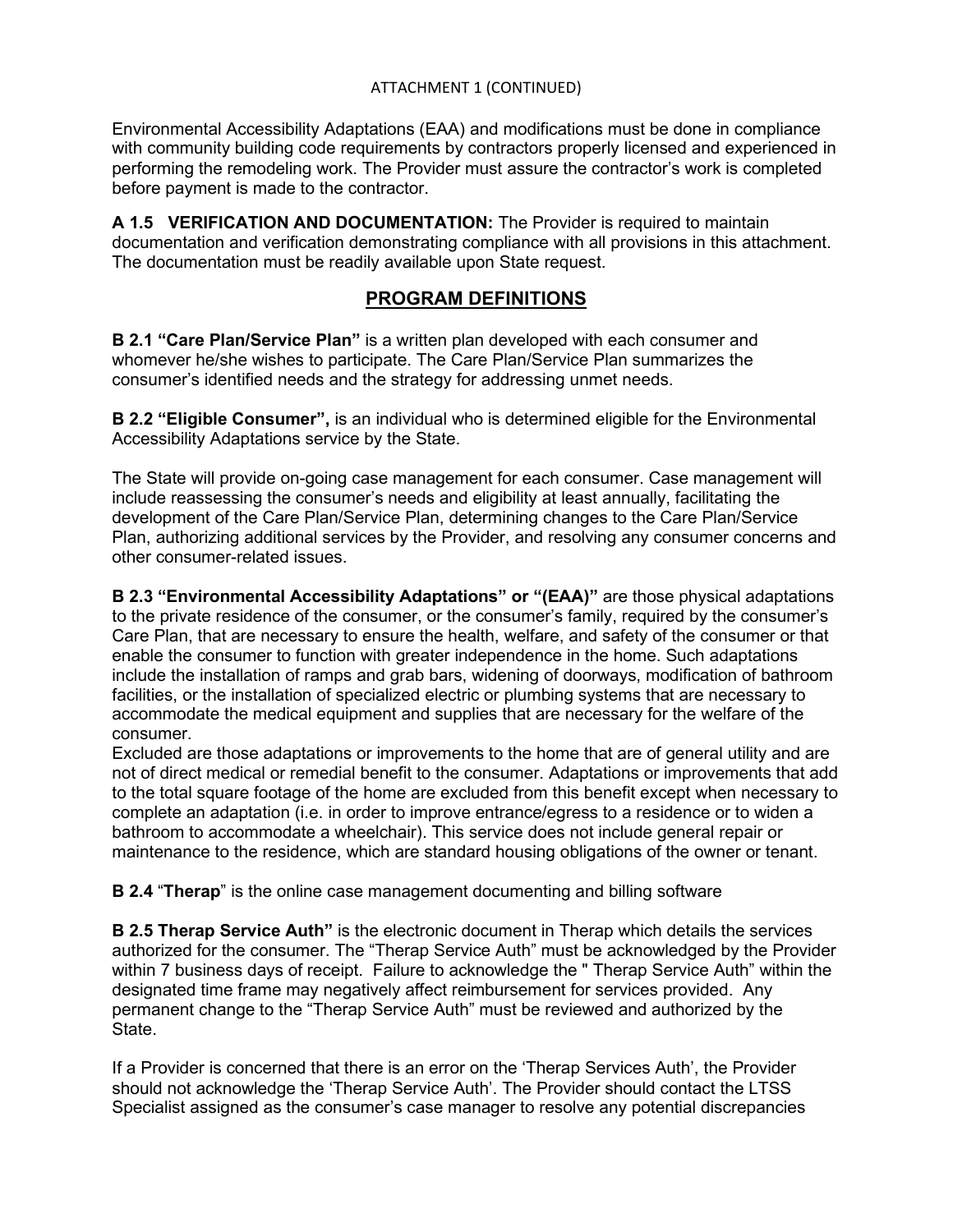# **STANDARD PROGRAM REQUIREMENTS**

**C 3.1** The State shall complete a needs assessment and determine the consumer's eligibility for services. The State shall provide case management regarding a consumer's on-going eligibility; authorize services; approve or disapprove changes in services; and seek resolution of consumer concerns and other consumer related issues. Once eligibility has been determined, an eligible consumer will be referred to the Provider of his/her choice for EAA services.

**C 3.2** The LTSS Specialist shall make a referral to the chosen Provider when the need for an EAA is identified. The Provider must accept or deny the referral. If the Provider accepts the referral, a "Therap Service Auth" will be sent to the Provider by the LTSS Specialist authorizing the Initial Assessment.

**C 3.3** The Provider must coordinate and supervise the project to completion.

- 1. The Provider must complete an Initial Assessment which includes the following:
	- a. Visit the site to determine the scope of work involved;
	- b. Locate and obtain EAA bids from a minimum of two contractors to complete the project; and
	- c. Submit two EAA bids to the LTSS Specialist and acknowledge the "Therap Service Auth" prior to starting the project.
- 2. The Provider must monitor completion of the EAA project.
	- a. Write a contract with the contractor;
	- b. Monitor the progress of the contractor with telephone calls or onsite visits;
	- c. Monitor the contractor to ensure work is being completed as authorized; and
	- d. Contact the LTSS Specialist if the cost of the project is expected to exceed the initial authorized amount. The Provider must receive an Therap Service Auth from the LTSS Specialist to ensure reimbursement for the full cost of the project.
- 3. The Provider must conduct a Final Assessment of the completed EAA project.
	- a. Go onsite to confirm completion of the project and
	- b. Submit a copy of the Final Assessment Report to the LTSS Specialist (including the amount of face to face staff time spent on the project and the final cost of the EAA project)
- 4. The Provider must bill Medicaid for the EAA project.
	- a. Obtain written (e.g. fax, e-mail) confirmation from the LTSS Specialist for approval to bill for services once the Final Assessment Report is accepted.
- **C 3.4** Reimbursement includes the following:
	- 1. Initial Assessment (Service Code T1028):
		- a. Provider's in-home initial face to face staff time to obtain project specifics in order to obtain bids and secure a contract, and
		- b. must be submitted and shall be paid regardless of whether the EAA was completed or not.
	- 2. Monitoring of the Project (Services Code S5165):
		- a. Units spent securing a contract and writing a contract, units spent monitoring the progress of the project to ensure successful completion
	- 3. Cost of the Project (Service Code S5165):